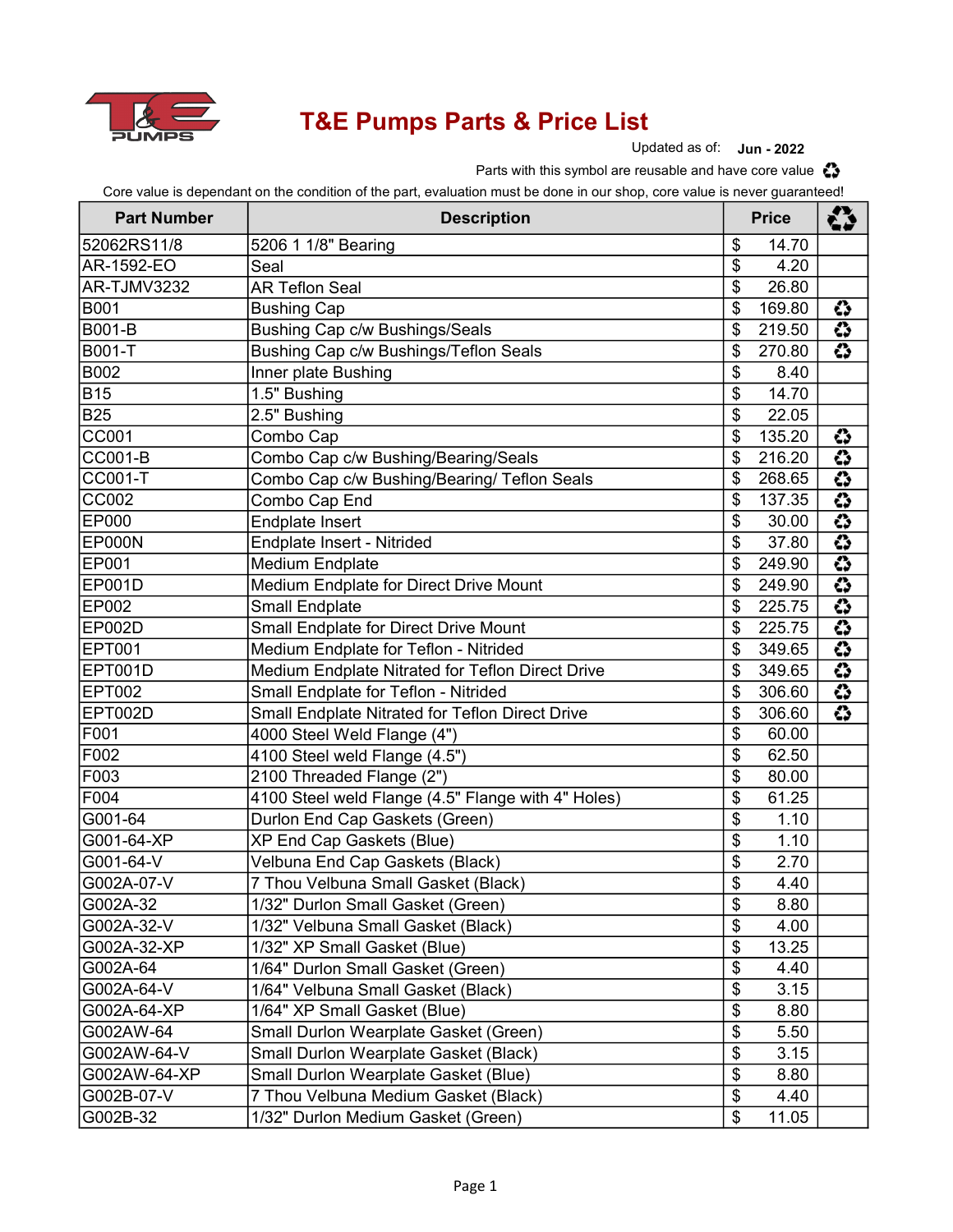| G002B-32-V         | 1/32" Velbuna Medium Gasket (Black)                                  | \$            | 8.20   |                 |
|--------------------|----------------------------------------------------------------------|---------------|--------|-----------------|
| G002B-32-XP        | 1/32" XP Medium Gasket (Blue)                                        | \$            | 13.25  |                 |
| G002B-64           | 1/64" Durlon Medium Gasket (Green)                                   | \$            | 7.70   |                 |
| G002B-64-V         | 1/64" Velbuna Medium Gasket (Black)                                  | \$            | 6.20   |                 |
| G002B-64-XP        | 1/64" XP Medium Gasket (Blue)                                        | \$            | 12.40  |                 |
| G002BW-64          | Medium Durlon Wearplate Gasket (Green)                               | \$            | 7.70   |                 |
| G002BW-64-V        | Medium Durlon Wearplate Gasket (Black)                               | \$            | 5.50   |                 |
| G002BW-64-XP       | Medium Durlon Wearplate Gasket (Blue)                                | \$            | 13.30  |                 |
| G009-2100          | 2100 Flange Gasket                                                   | \$            | 4.40   |                 |
| G009-4000          | 4000 Flange Gasket                                                   | \$            | 9.90   |                 |
| G009-4000-32       | 1/32" Flange Gasket for 4000                                         | \$            | 9.45   |                 |
| G009-4100          | 4100 Flange Gasket                                                   | \$            | 11.05  |                 |
| G009-4100-32       | 1/32" Flange Gasket for 4100                                         | \$            | 10.50  |                 |
| GN001              | <b>Grease Nipple</b>                                                 | \$            | 2.10   |                 |
| GN002              | <b>Grease Nipple Adaptor</b>                                         | \$            | 16.80  | ↔               |
| H001               | <b>Hold Down Ring</b>                                                | \$            | 47.25  | ं               |
| H002               | Cut Hold Down Ring                                                   | \$            | 60.90  | $\overline{O}$  |
| <b>HB</b>          | <b>T&amp;E Heater Box</b>                                            | \$            | 250.00 |                 |
| HOU004CS           | 2100 - 4" Housing for Steel Gears                                    | \$            | 352.80 |                 |
| HOU004CSN          | 2100 - 4" Nitrided Housing for Steel Gears                           | \$            | 452.00 |                 |
| HOU006CN           | 4000 - 6" Nitrided Housing for Steel Gears                           | \$            | 710.00 |                 |
| HOU00CCR           | 4000 - 6" Housing for Rubber Gears                                   | \$            | 512.65 |                 |
| HOU006CS           | 4000 - 6" Housing for Steel Gears                                    | \$            | 512.65 |                 |
| <b>HOU00725C</b>   | 4100 - 7.25" Housing for Steel Gears                                 | \$            | 590.95 |                 |
| <b>HOU00725CDF</b> | 4100 - 7.25" Housing - Dual Flange                                   | \$            | 600.15 |                 |
| HOU00725CDFN       | 4100 - 7.25" Nitrided Housing - Dual Flange                          | \$            | 812.90 |                 |
| <b>HOU00725CN</b>  | 4100 - 7.25" Nitrided Housing for Steel Gears                        | \$            | 803.70 |                 |
| <b>HOU00725RC</b>  | 4100R - 7.25" 90° Housing for Steel Gears                            | \$            | 881.05 |                 |
| <b>HOU00750RC</b>  | 4000R - 7.5" 90° Housing for Steel Gears                             | \$            | 649.35 |                 |
| HOU00750RCN        | 4000R - 7.5" 90° Nitrided Housing for Steel Gears                    | \$            | 891.90 |                 |
| 1001               | Input Holder                                                         | \$            | 186.90 | ↔               |
| 1002-15            | 15" Input Shaft for 2100 Direct Drive                                | \$            | 128.50 |                 |
| 1002-16.750        | 16.75" Input Shaft for 4000 Direct Drive                             | \$            | 130.55 |                 |
| 1002-20.125        | 20.125" Input Shaft for 4100 Direct Drive                            | \$            | 133.60 |                 |
| 1002-22            | 22" Input Shaft for 2100                                             | \$            | 131.75 |                 |
| 1002-22-6          | 22" Input Shaft for 4000 -6" Gears                                   | \$            | 102.00 |                 |
| 1002-24            | 24" Input Shaft for 4000                                             | \$            | 138.15 |                 |
| 1002-26            | 26" Input Shaft for 4100/4000R                                       | \$            | 145.65 |                 |
| 1003-13.25         | 13.25" Idler Shaft for 2100                                          | \$            | 98.55  |                 |
| 1003-15.25         | 15.25" Idler Shaft for 4000/4000D                                    | \$            | 106.05 |                 |
| 1003-18.5          | 18.5" Idler Shaft for 4100/4000R/4100D                               | \$            | 117.80 |                 |
| 1004-16.75         | 16.75" Complete Input Assembly for 4000 Direct Drive                 | \$            | 917.80 | ۞               |
| 1004-20.125        | 20.125" Complete Input Assembly for 4100 Direct Drive                | \$            | 895.95 | ं               |
| 1004-22            | 22" Complete Input Assembly for 2100                                 | \$            | 715.75 | $\ddot{\bm{c}}$ |
| 1004-22-6          | 22" Complete Input Assembly for 4000 - 6" Gears                      | \$            | 682.50 | €               |
| 1004-24            | 24" Complete Input Assembly for 4000                                 | $\frac{1}{2}$ | 687.75 | $\overline{3}$  |
| 1004-26            | 26" Complete Input Assembly for 4100/4000R                           | \$            | 694.05 | ↔               |
| I004-26-H002       | 26" Complete Input Assembly w/ Cut Hold Down Rings for<br>4100/4000R | \$            | 705.60 | ۞               |
| 1007-13.25         | 13.25" Complete Idler Shaft Assembly for 2100                        | \$            | 425.25 | ↔               |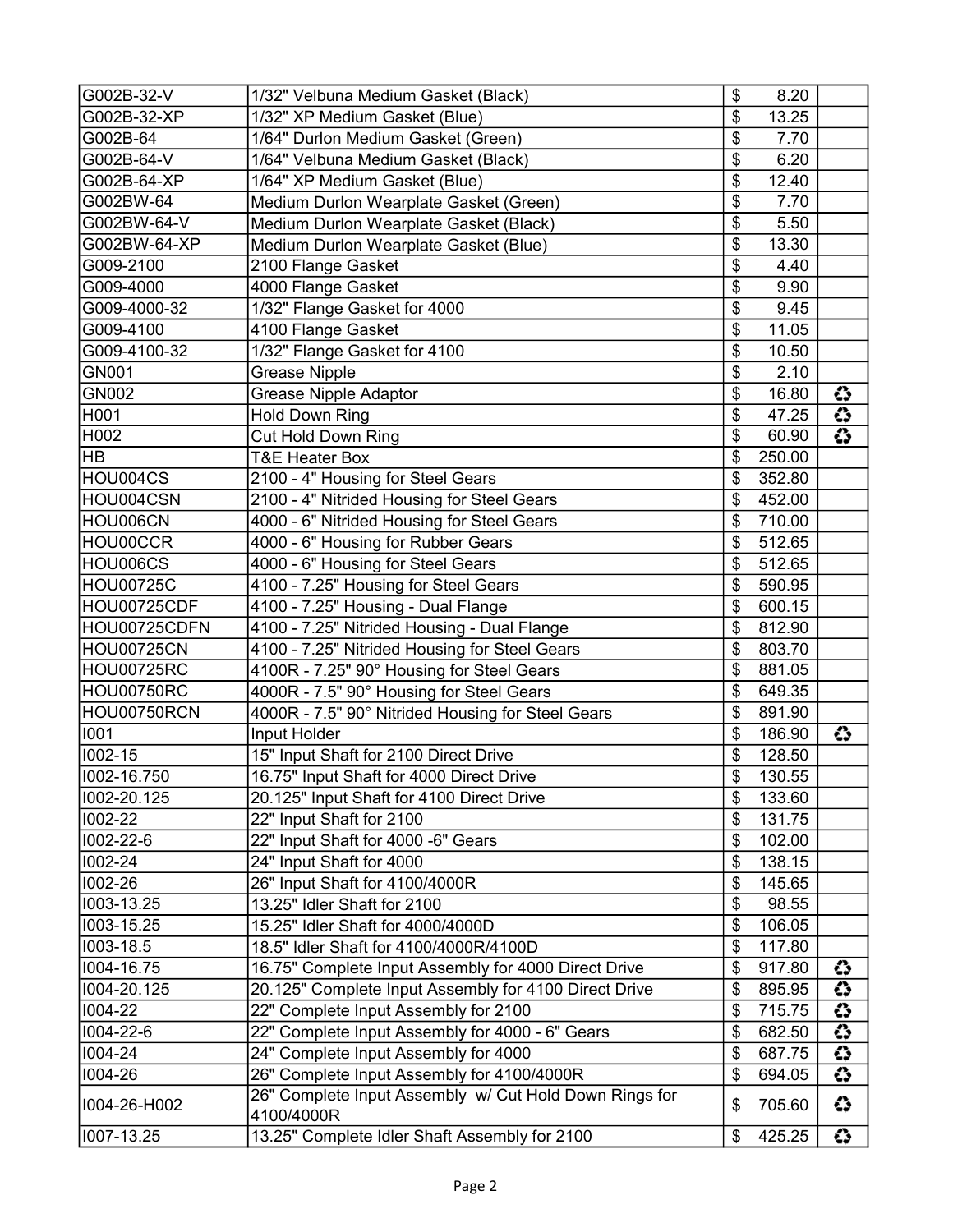| 1007-15.25             | 15.25" Complete Idler Shaft Assembly for 4000/4000D                                         | \$            | 430.50     | ↔              |
|------------------------|---------------------------------------------------------------------------------------------|---------------|------------|----------------|
| 1007-18.5              | 18.5" Complete Idler Shaft Assembly for 4100/4000R/4100D                                    | \$            | 439.95     | ۞              |
| I007-18.5-H002         | 18.5" Complete Idler Shaft Assembly w/ Cut Hold Down Rings<br>for 4100/4000R/4100D          | \$            | 451.50     | ↔              |
| 1008-22                | 22" Input Shaft w/ Bearings                                                                 | \$            | 179.55     | €              |
| 1008-22-6              | 22" Input Shaft w/ Bearings for 4000 -6" Gears                                              | \$            | 179.55     | $\overline{3}$ |
| 1008-24                | 24" Input Shaft w/ Bearings for 4000                                                        | \$            | 184.80     | $\overline{3}$ |
| 1008-26                | 26" Input Shaft w/Bearings for 4100/4000R                                                   | \$            | 191.10     | $\overline{3}$ |
| 1010-22                | 22" Complete Input Assembly - Teflon for 2100                                               | \$            | 722.40     | $\overline{3}$ |
| 1010-24                | 24" Complete Input Assembly - Teflon for 4000                                               | \$            | 727.65     | ۞              |
| 1010-26                | 26" Complete Input Assembly - Teflon for 4100                                               | \$            | 733.95     | $\overline{3}$ |
| I010-26-H002           | 26" Complete Input Assembly - Teflon w/ Cut Hold Down Rings<br>for 4100/4000R               | \$            | 747.20     | ↔              |
| 1011-13.25             | 13.25" Complete Idler Shaft Assembly - Teflon for 2100                                      | \$            | 464.10     | ं              |
| 1011-15.25             | 15.25" Complete Idler Shaft Assembly - Teflon for 4000/4000D                                | \$            | 470.40     | ↔              |
| 1011-18.5              | 18.5" Complete Idler Shaft Assembly - Teflon for<br>4100/4000R/4100D                        | \$            | 479.85     | ۞              |
| I011-18.5-H002         | 18.5" Complete Idler Shaft Assembly - Teflon w/ Cut Hold Down<br>Rings for 4100/4000R/4100D | \$            | 491.40     | ۞              |
| M008-2100              | Key Stock for 4" Gears                                                                      | $\frac{1}{2}$ | 6.30       |                |
| M008-4000              | Key Stock for 6" Gears                                                                      | \$            | 9.45       |                |
| M008-4100              | Key Stock for 7.25" & 7.50" Gears                                                           | $\frac{1}{2}$ | 10.50      |                |
| MCSH5C38-112           | 3/8" X 1-1/2" Grade 5 Bolt                                                                  | \$            | 0.36       |                |
| MCSH8C12-134           | 1/2" x 1-3/4" Bolt                                                                          | \$            | 0.80       |                |
| MCSH8C38-134           | 3/8" x 1-3/4 Bolt                                                                           | \$            | 0.44       |                |
| MCSH8C38-34            | 3/8" x 3/4" Bolt                                                                            | $\frac{1}{2}$ | 0.25       |                |
| MCSH8C516-114          | 5/16" x 1-1/4" Bolt                                                                         | \$            | 0.23       |                |
| MCSH8C516-34P          | 5/16" x 3/4" Bolt                                                                           | \$            | 0.20       |                |
| MCSH8C58-235-110       | 5/16" x 5/8" Allen Head                                                                     | \$            | 0.22       |                |
| MDP12-112              | 1/2" x 1-1/2" Dowel                                                                         | $\frac{1}{2}$ | 1.90       |                |
| <b>MDP12-2</b>         | 1/2" x 2" Dowel                                                                             | \$            | 2.06       |                |
| MDP516-114             | 5/16" x 1-1/4" Dowel                                                                        | \$            | 1.20       |                |
| MDP516-134             | 5/16" x 1-3/4" Dowel                                                                        | \$            | 0.80       |                |
| MDYE 1/4 plug          | $1/4"$ Plug                                                                                 | \$            | 2.67       |                |
| MDYE 1/8 plug          | $1/8"$ Plug                                                                                 | \$            | 1.70       |                |
| MDYE 3/8 BRS plug      | 3/8" Brass Plug                                                                             | \$            | 4.90       |                |
| MDYE 3/8 plug          | 3/8" Plug                                                                                   | $\frac{1}{2}$ | 2.42       |                |
| <b>NSK AELS206-102</b> | <b>Lock Collar Bearing</b>                                                                  | $\frac{1}{2}$ | 30.45      |                |
| OB-BSH-01              | <b>Grip Bushing</b>                                                                         | \$            | 73.50      |                |
| OB-EP001               | <b>Outboard Medium Endplate</b>                                                             | \$            | 274.05     | ↔              |
| OB-EPT001              | Outboard Medium Endplate for Teflon                                                         | $\frac{1}{2}$ | 283.50     | ۞              |
| OB-FAS 242-166         | 1/2" x 1/2" Set Screw                                                                       | \$            | 0.44       |                |
| OB-FAS 242-167         | 1/2" x 5/8" Set Screw                                                                       | $\frac{1}{2}$ | 0.48       |                |
| OB-G002B-32            | 1/32" Durlon Medium Wearplate Gasket for Outboard (Green)                                   | $\frac{1}{2}$ | 10.50      |                |
| OB-G002B-32-V          | 1/32" Velbuna Medium Wearplate Gasket for Outboard (Black)                                  | \$            | 10.50      |                |
| OB-G002B-32-XP         | 1/32" XP Medium Wearplate Gasket for Outboard (Blue)                                        | \$            | 12.60      |                |
| OB-G002D-64            | Outboard Durlon Endcap Gasket (Green)                                                       | $\frac{1}{2}$ | 1.05       |                |
| OB-G002D-64-XP         | Outboard XP End Cap (Blue)                                                                  | \$            | 1.05       |                |
| OB-G400                | 4" Drilled Outboard Gears on shafts                                                         |               | \$1,374.50 |                |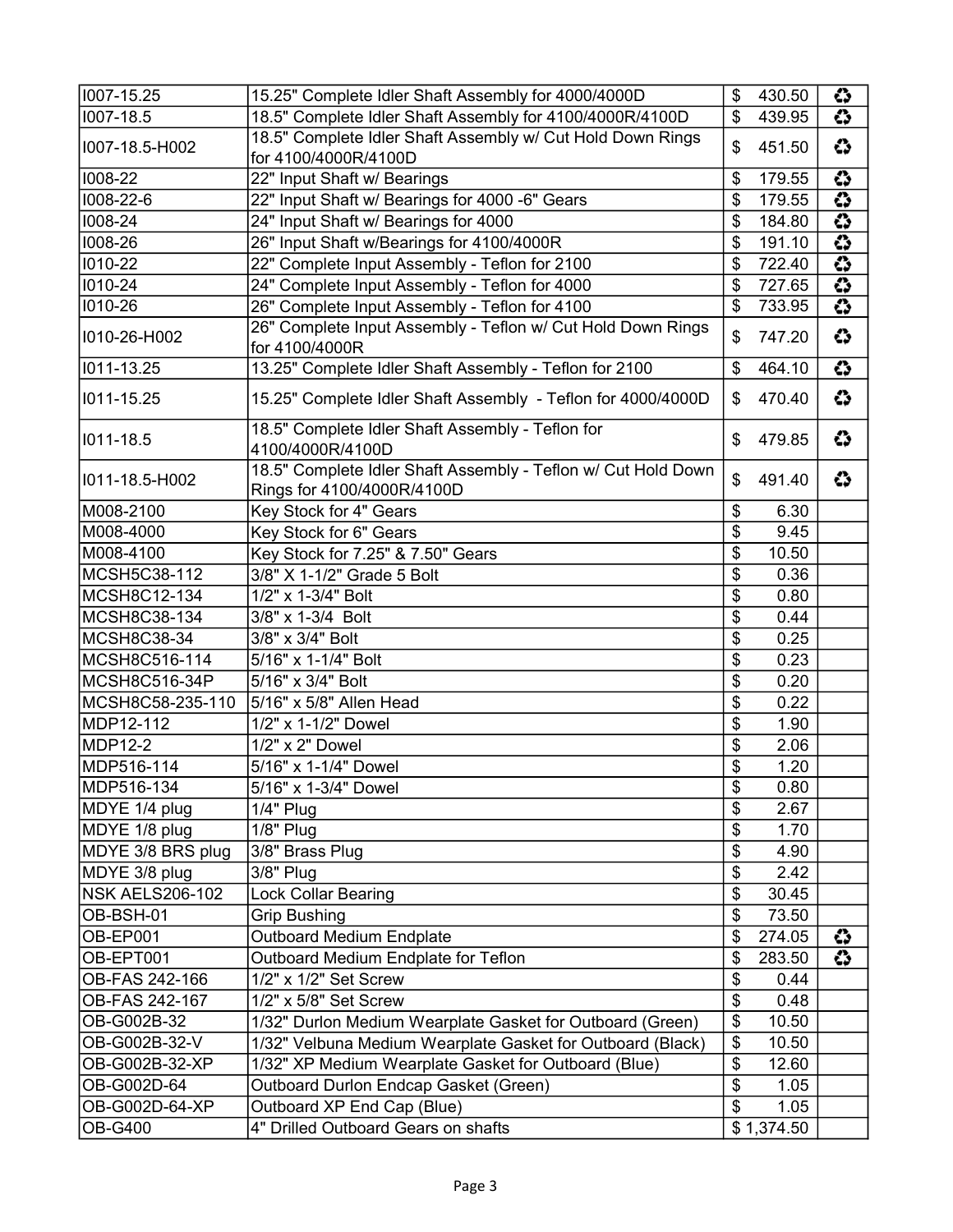| <b>OB-G600</b>  | 6" Drilled Outboard Gears on shafts            | \$1,653.50              |                |
|-----------------|------------------------------------------------|-------------------------|----------------|
| <b>OB-G725</b>  | 7.25" Drilled Outboard Gears on shafts         | \$1,879.00              |                |
| <b>OB-G750</b>  | 7.50" Drilled Outboard Gears on shafts         | \$1,744.00              |                |
| OB-SG4          | 4" Drilled Outboard Gears                      | \$1,091.50              |                |
| OB-SG6          | 6" Drilled Outboard Gears                      | \$1,340.95              |                |
| OB-SG7.25       | 7.25" Drilled Outboard Gears                   | \$1,544.25              |                |
| OB-SG7.50       | 7.50" Drilled Outboard Gears                   | \$1,410.00              |                |
| OB-GC-Medium    | <b>Outboard Medium Gearcase</b>                | \$<br>197.40            | ↔              |
| OB-GC-Small     | <b>Outboard Small Gearcase</b>                 | 181.65<br>\$            | $\overline{3}$ |
| OB-GH30B        | Outboard Small Timing Gears w/ Timing Slot     | \$<br>245.00            |                |
| OB-GH30B-1      | Outboard Small Timing Gears w/o Timing Slot    | \$<br>245.00            |                |
| OB-GH34B        | Outboard Medium Timing Gears w/ Timing Slot    | \$<br>245.00            |                |
| OB-GH34B-1      | Outboard Medium Timing Gears w/o Timing Slot   | $\frac{1}{2}$<br>245.00 |                |
| OB-GN002        | <b>Outboard Grease Nipple Adaptor</b>          | \$<br>16.80             | ↔              |
| <b>OB-1001</b>  | <b>Outboard Input Holder</b>                   | \$<br>207.90            | $\overline{3}$ |
| OB-I002-20      | 20" Outboard Input Shaft                       | \$<br>131.25            |                |
| OB-I002-24      | 24" Outboard Input Shaft                       | \$<br>145.95            |                |
| OB-I002-26      | 26" Outboard Input Shaft                       | \$<br>153.30            |                |
| OB-I003-13.25   | 13.25" Outboard Idler Shaft                    | \$<br>107.10            |                |
| OB-I003-15.25   | 15.25" Outboard Idler Shaft                    | \$<br>114.45            |                |
| OB-I003-18.5    | 18.5" Outboard Idler Shaft                     | \$<br>126.00            |                |
| <b>OB-S001</b>  | <b>Outboard Bearing Spacer</b>                 | \$<br>34.65             | ↔              |
| OB-S002-I       | Outboard Inside Bearing Cap                    | \$<br>40.95             | ۞              |
| OB-S002-O       | <b>Outboard Outside Bearing Cap</b>            | \$<br>109.20            | $\overline{3}$ |
| OB-WP002        | Outboard Medium Wearplate w/o Cavitation Ports | \$<br>72.45             |                |
| OB-WPD02        | Outboard Medium wearplate w/ Diamond Pattern   | \$<br>98.70             |                |
| OL-001          | Oil Lubrication System                         | \$<br>695.00            | ↔              |
| OL-002          | O-Ring for Oiler Sight Glass                   | \$<br>3.15              |                |
| OL-2 1/2-WIK834 | 22.5" 0-100 PSI Gauge                          | \$<br>23.10             |                |
| OL-Brackets     | <b>Bracket for Oiler</b>                       | \$<br>70.35             | ↔              |
| OL-LNC 602003   | <b>LNC Mini Regulator</b>                      | \$<br>43.05             |                |
| OL-Cap          | Cap for Oiler - 3/4" Gate Valve                | \$<br>12.60             |                |
| OL-Cap-B        | OL Cap for Oil Tank - Bottom, 1/4" Hole        | \$<br>60.90             |                |
| OL-Cap-T        | OL Cap for Oil Tank - Top, 3/4" Hole           | \$<br>60.90             |                |
| OL-sight glass  | Sight Glass for Oiler                          | \$<br>47.25             |                |
| OO35-7147       | O-Ring                                         | \$<br>1.05              |                |
| P001            | Packing Nut                                    | \$<br>115.50            | €              |
| P002            | Packing Nut Holder                             | $\frac{1}{2}$<br>142.80 | ۞              |
| P003            | Packing                                        | \$<br>9.45              |                |
| RG <sub>6</sub> | 6" Rubber Gears                                | 625.00<br>\$            |                |
| SG4             | 4" x 5.850" Steel Gears                        | \$1,066.00              |                |
| SG <sub>6</sub> | 6" x 5.850" Steel Gears                        | \$1,318.00              |                |
| SG7.25          | 7.250" x 5.850" Steel Gears                    | \$1,525.00              |                |
| SG7.5           | 7.50" x 5.125" Steel Gears                     | \$1,389.00              |                |
| <b>SH002</b>    | Double Seal Holder                             | 33.60<br>\$             | ↔              |
| <b>TJMV-SS</b>  | <b>Stainless Steel Teflon Seals</b>            | \$<br>32.55             |                |
| W001            | Aluminum Washer                                | \$<br>3.15              |                |
| W002            | Metal Washer                                   | $\frac{1}{2}$<br>2.10   |                |
| <b>WP001</b>    | Small Wearplate                                | $\frac{1}{2}$<br>59.85  |                |